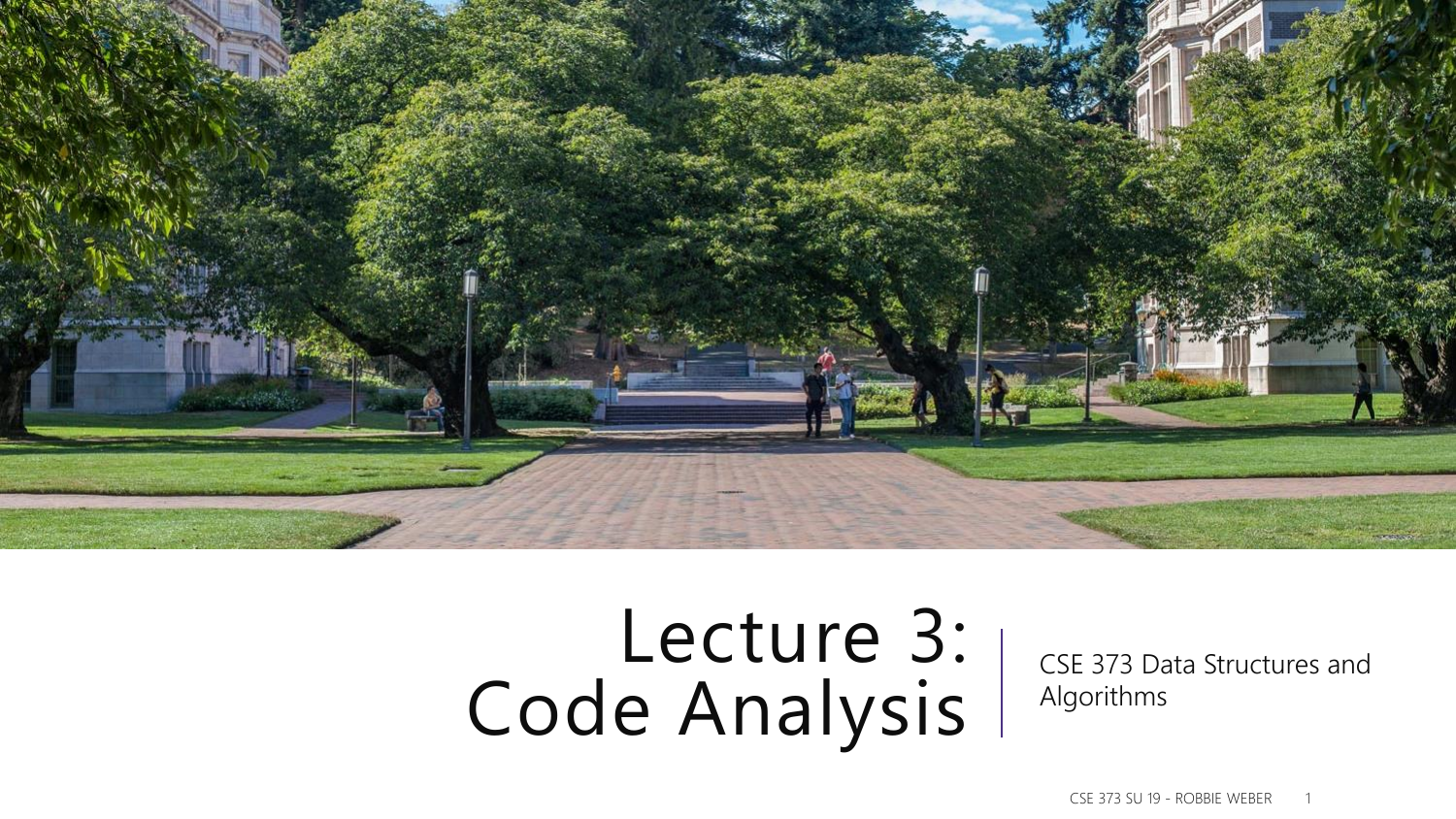# Administrivia

Three forms are going out later today:

- -Partner form for Project 1 (due Monday night)
- -Course background survey (help us optimize for your background/goals)
- -Canvas quiz
	- -Make sure you understand important details of the syllabus

-Get extra credit!

Lecture 2 slides are updated on webpage.

-Usually will do this silently, if bugs were pointed out during lecture.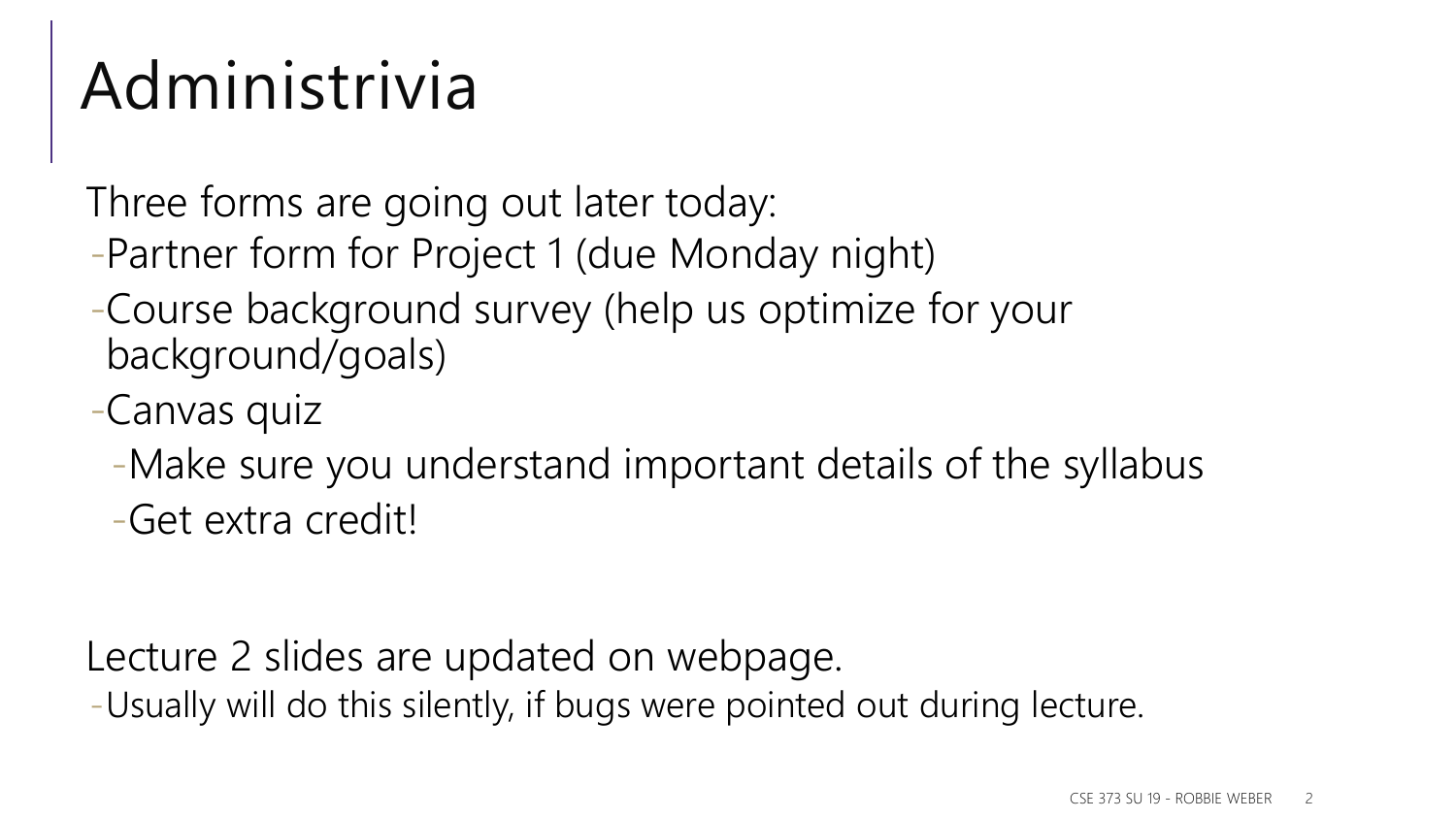# Testing Wrap Up

Computers don't make mistakes- people do!

*"I'm almost done, I just need to make sure it works" – Naive 14Xers*

Software Test: a separate piece of code that exercises the code you are assessing by providing input to your code and finishes with an assertion of what the result should be.

- 1. Isolate break your code into small modules
- 2. Build in increments Make a plan from simplest to most complex cases
- 3. Test as you go As your code grows, so should your tests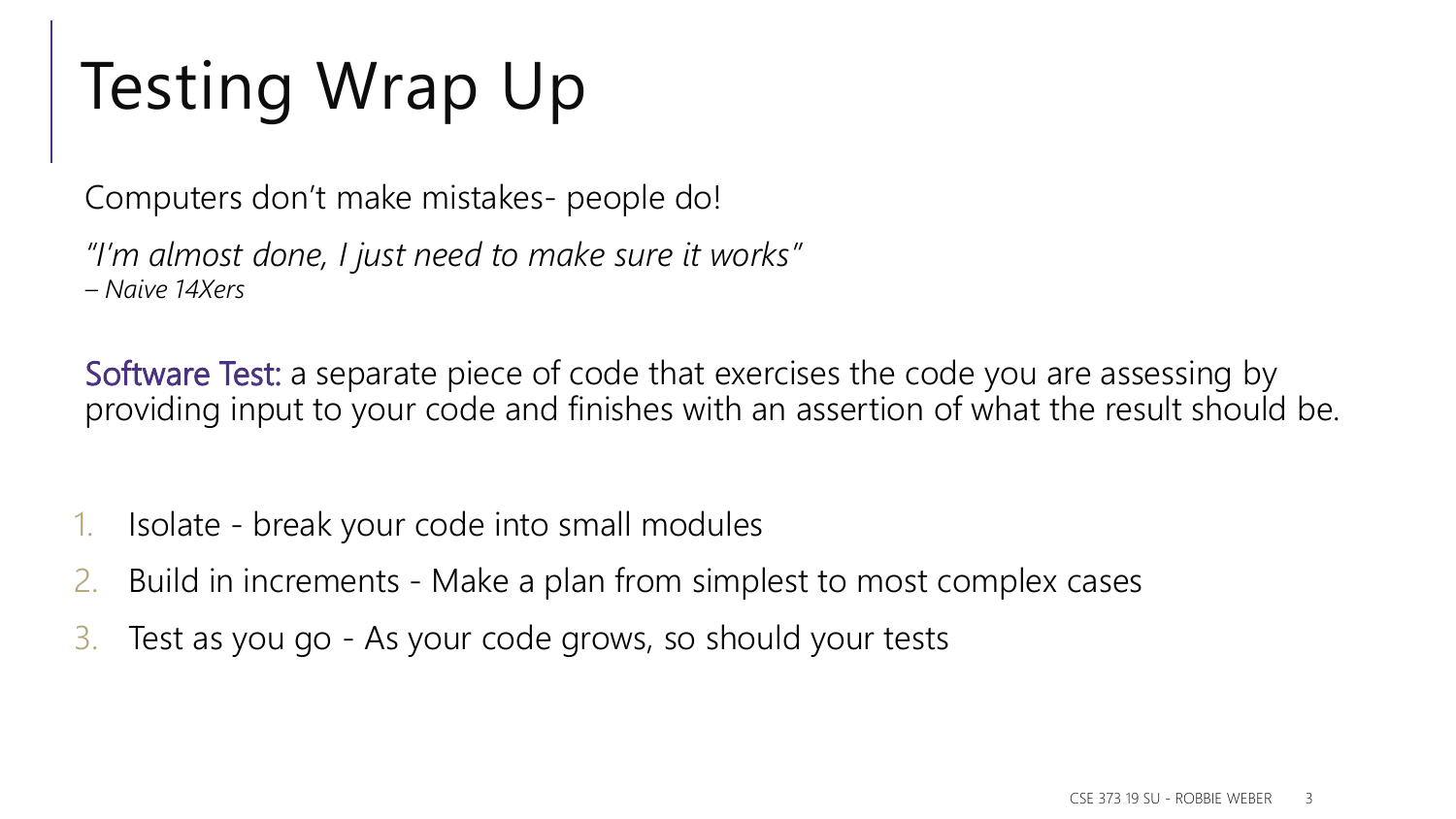# Testing Strategies

You can't test everything

- Break inputs into categories
- What are the most important pieces of code?
- Test behavior in combination
- Call multiple methods one after the other
- Call the same method multiple times

Trust no one!

- How can the user mess up?
- If you messed up, someone else might
- Test the complex logic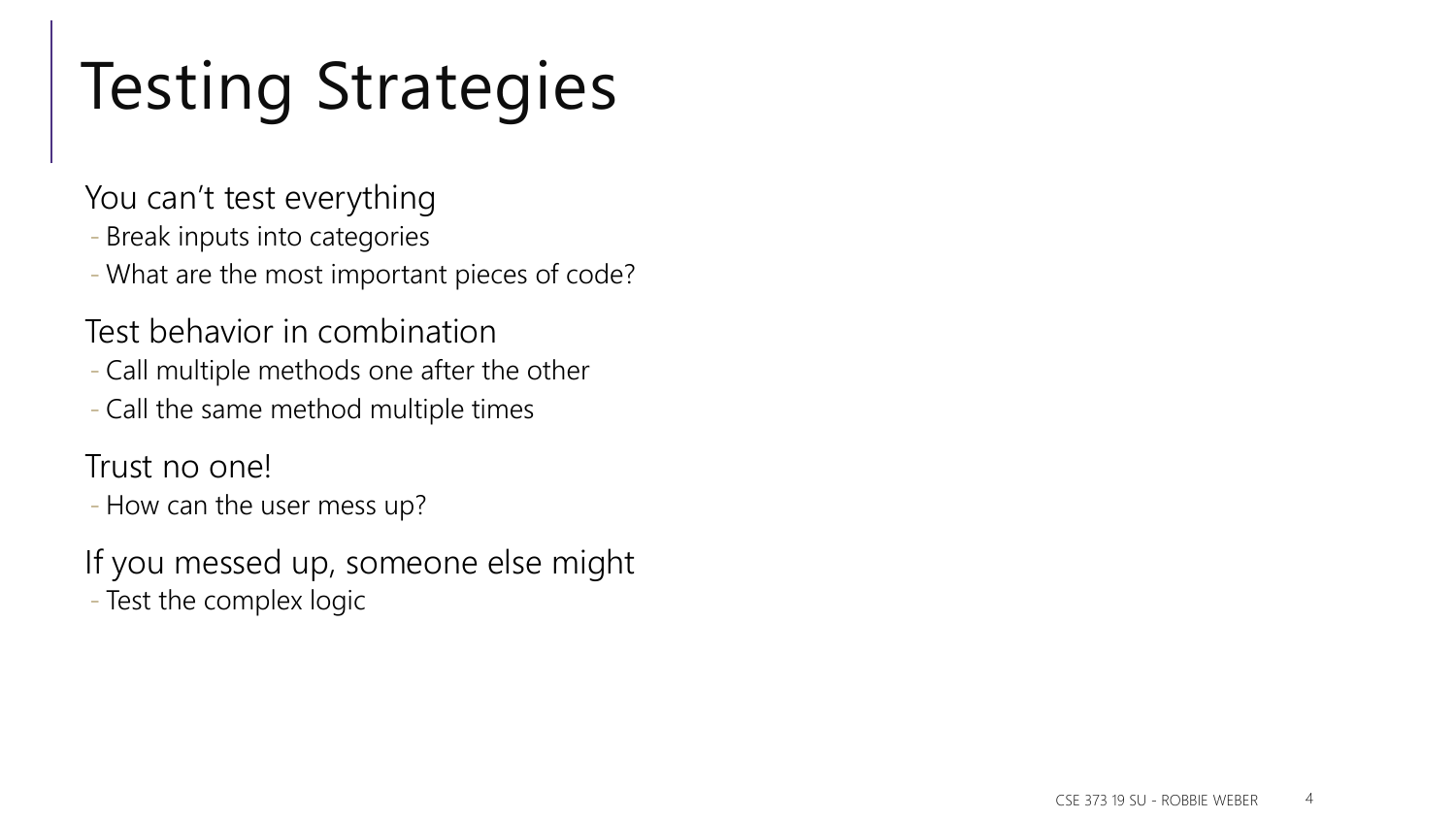

# Algorithm Analysis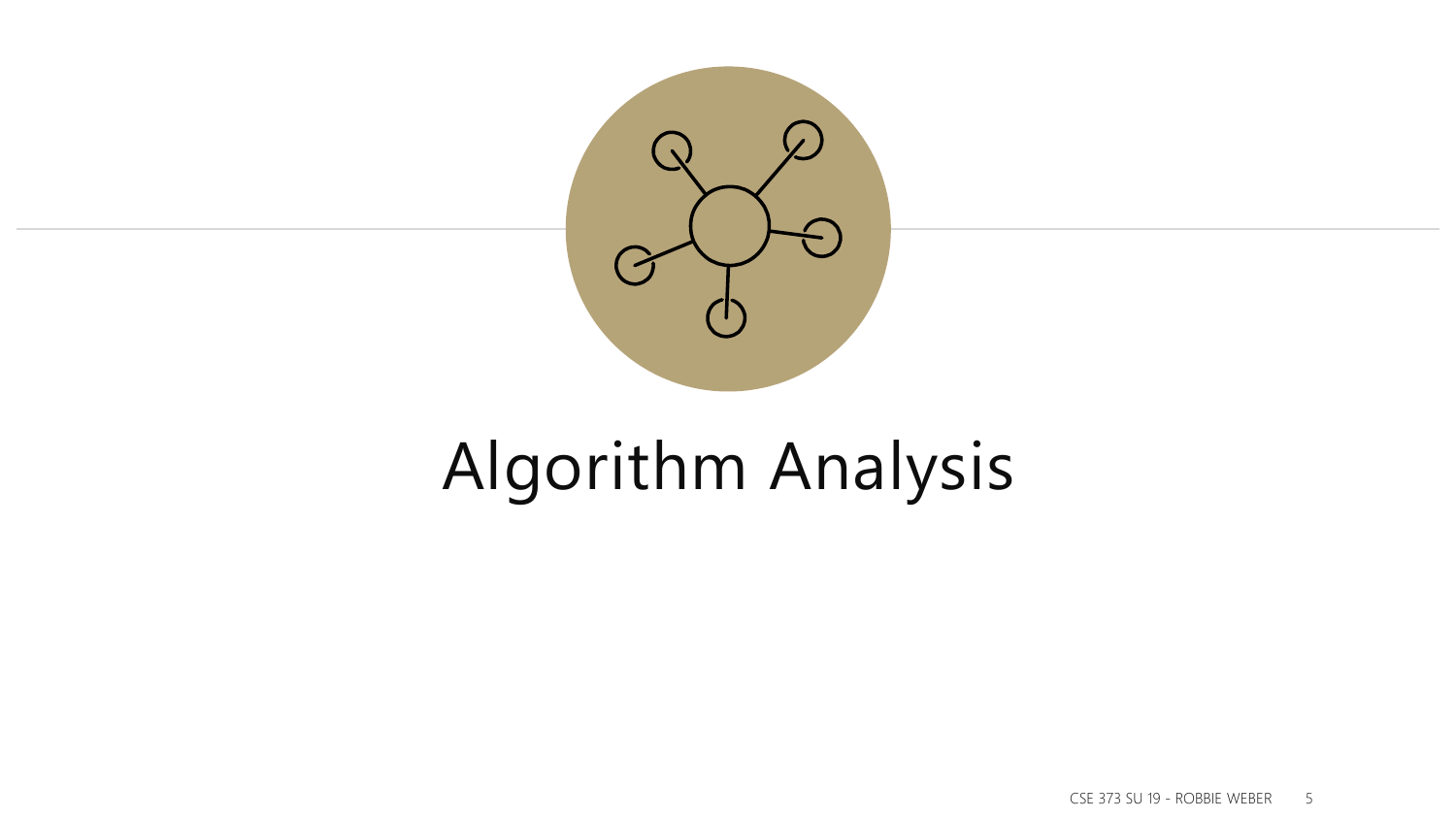# Code Analysis

How do we compare two pieces of code?

Mathematically:

- -Time needed to run
- -Memory used
- -Number of network calls
- -Amount of data saved to disk

With Words:

- -Specialized vs generalized
- -Code reusability
- -Security

Tools we use can be applied to any aspect of your code you can measure.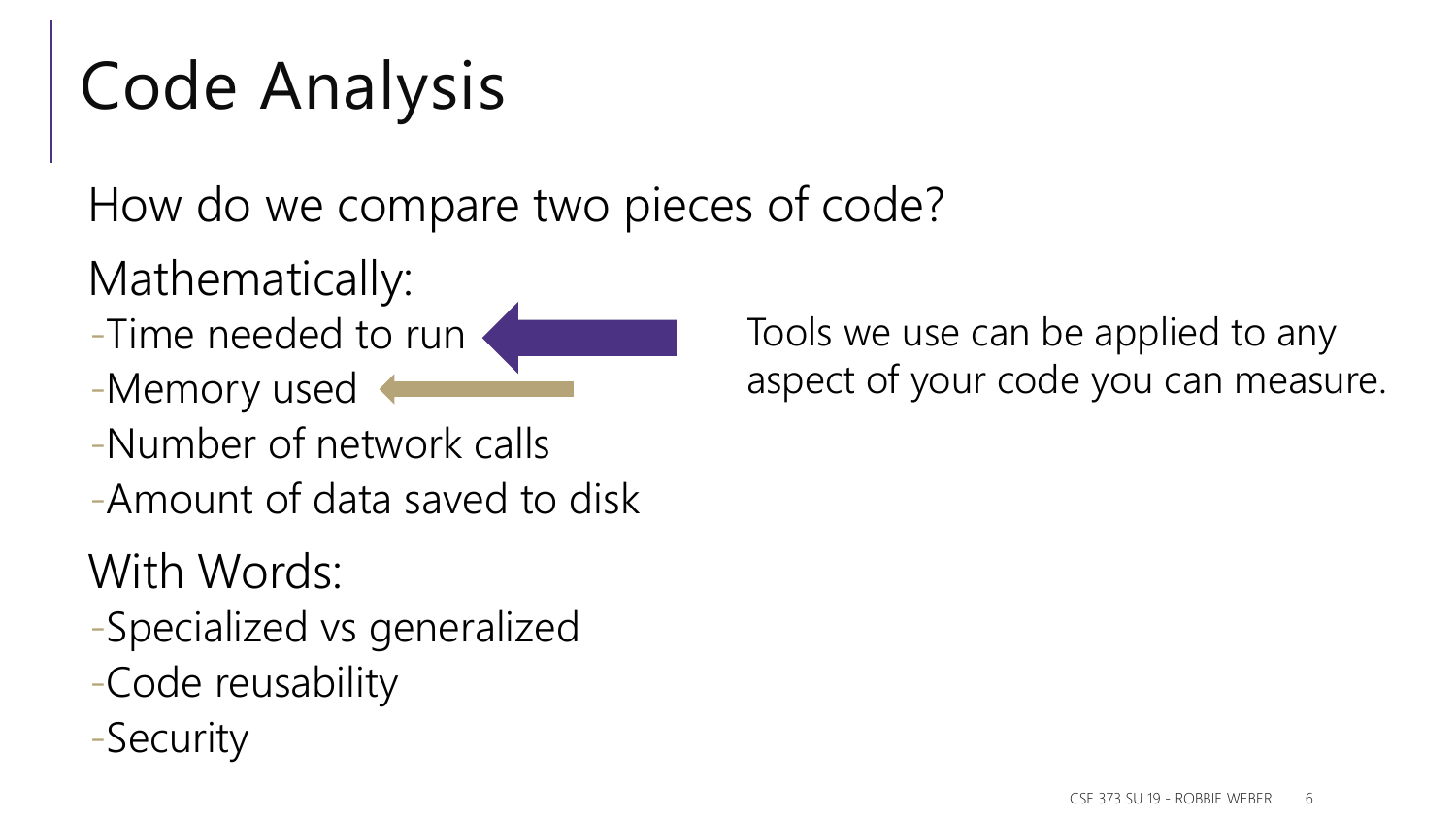#### Comparing Algorithms with Mathematical Models

Consider overall trends as input/data set gets bigger

- Computers are fast – anything you do on your 5 item dataset is going to finish in the blink of an eye.

- Large inputs differentiate.

Identify trends without investing in testing

- Estimate how big of a dataset you can handle

asymptotic analysis – the process of mathematically representing runtime of an algorithm as a function of the number/size of inputs as the input grows (arbitrarily large)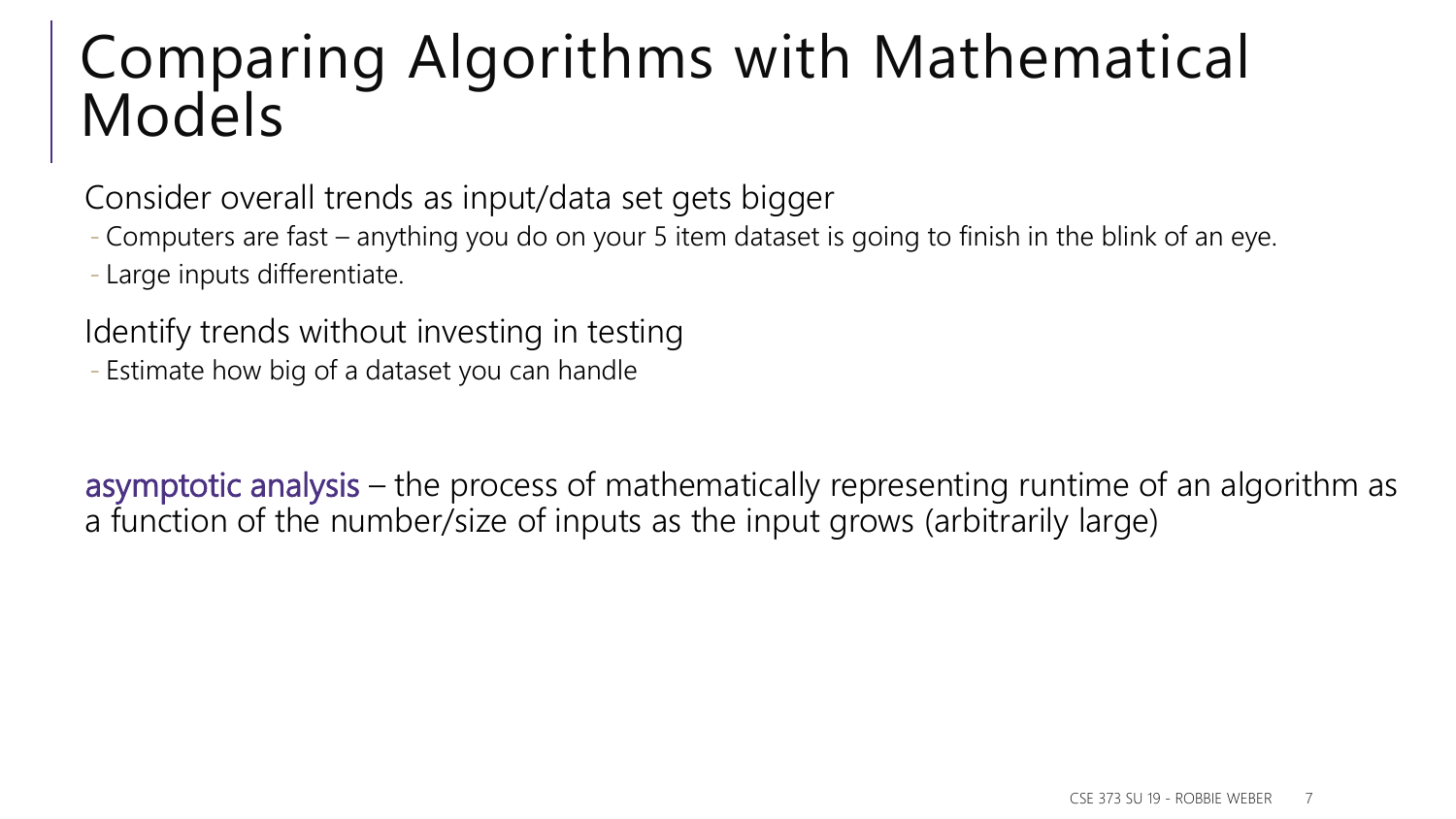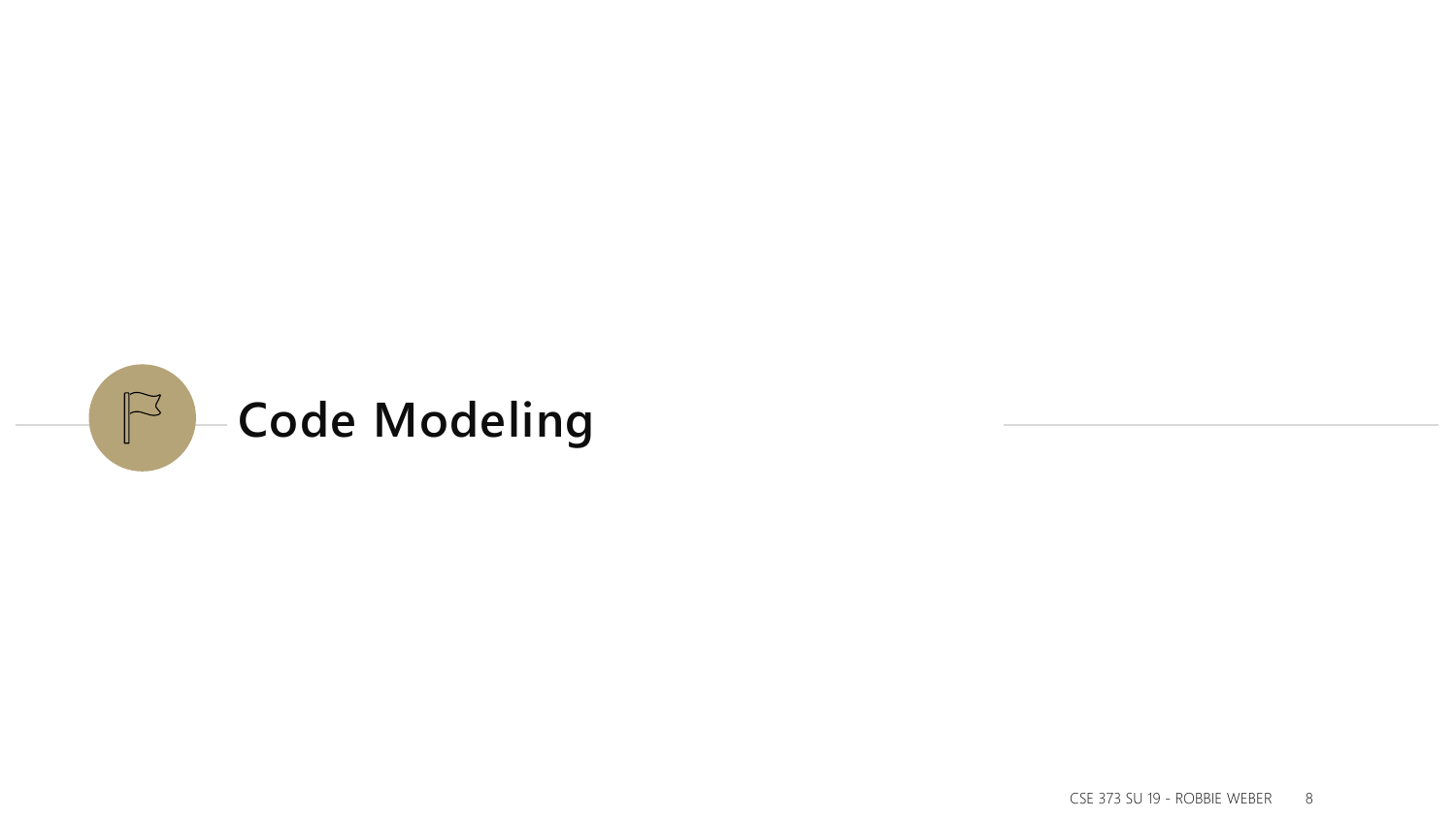### Disclaimer

This topic has lots of details/subtle relationships between concepts.

I'm going to try to introduce things one at a time (all at once can be overwhelming).

"We'll see that later" might be the answer to a lot of questions.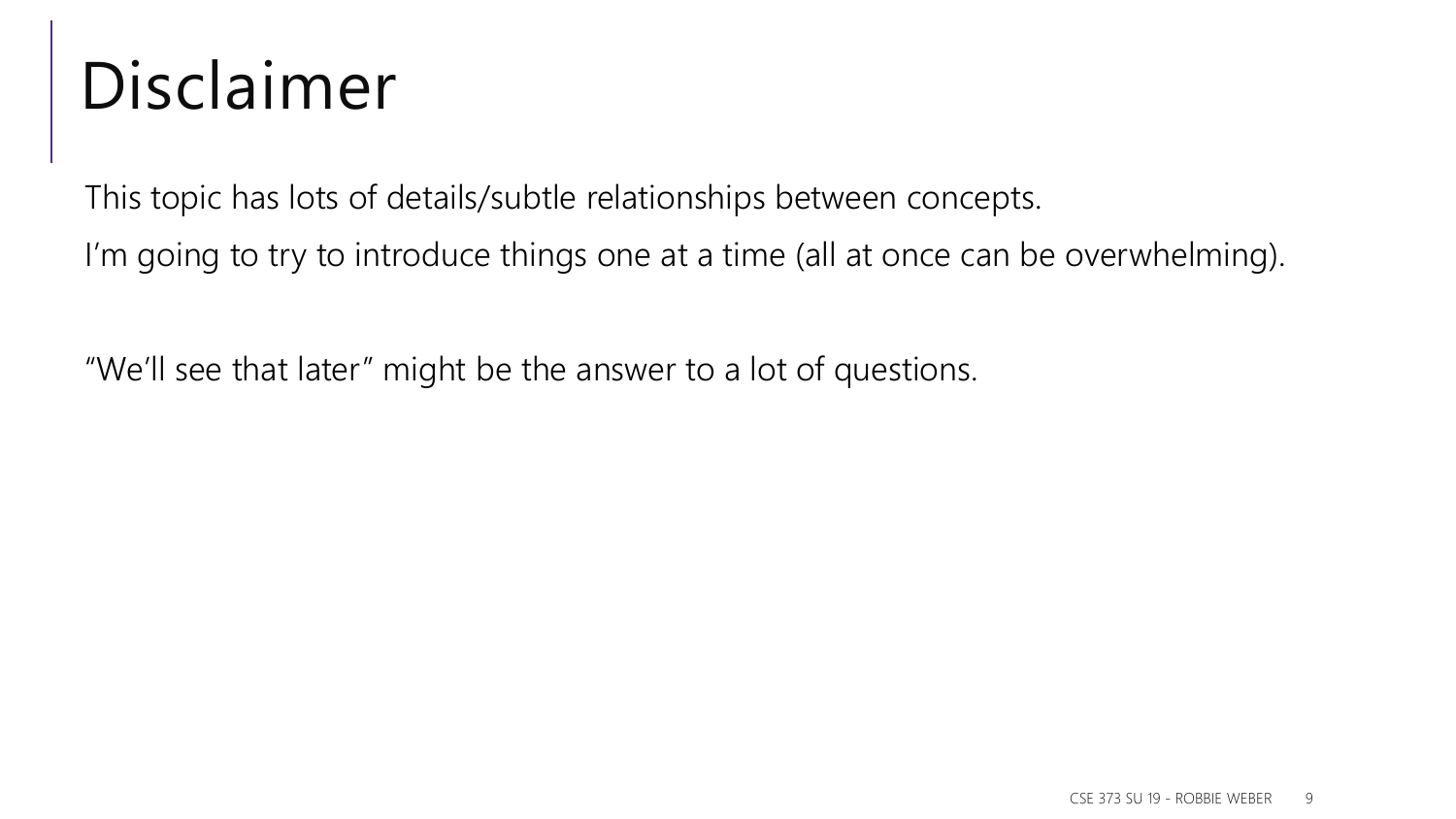# Code Modeling

code modeling – the process of mathematically representing how many operations a piece of code will run in relation to the number of inputs  $n$ 

What counts as an "operation"?

#### Basic operations

- Adding ints or doubles
- Variable assignment
- Variable update
- Return statement
- Accessing array index or object field

#### Consecutive statements

- Sum time of each statement

#### Assume all basic operations run in equivalent time

#### Function calls

- Count runtime of function body
- Remember that new calls a function!

#### **Conditionals**

- Time of test + appropriate branch
	- We'll talk about which branch to analyze when we get to cases.

#### Loops

- Number of iterations of loop body x runtime of loop body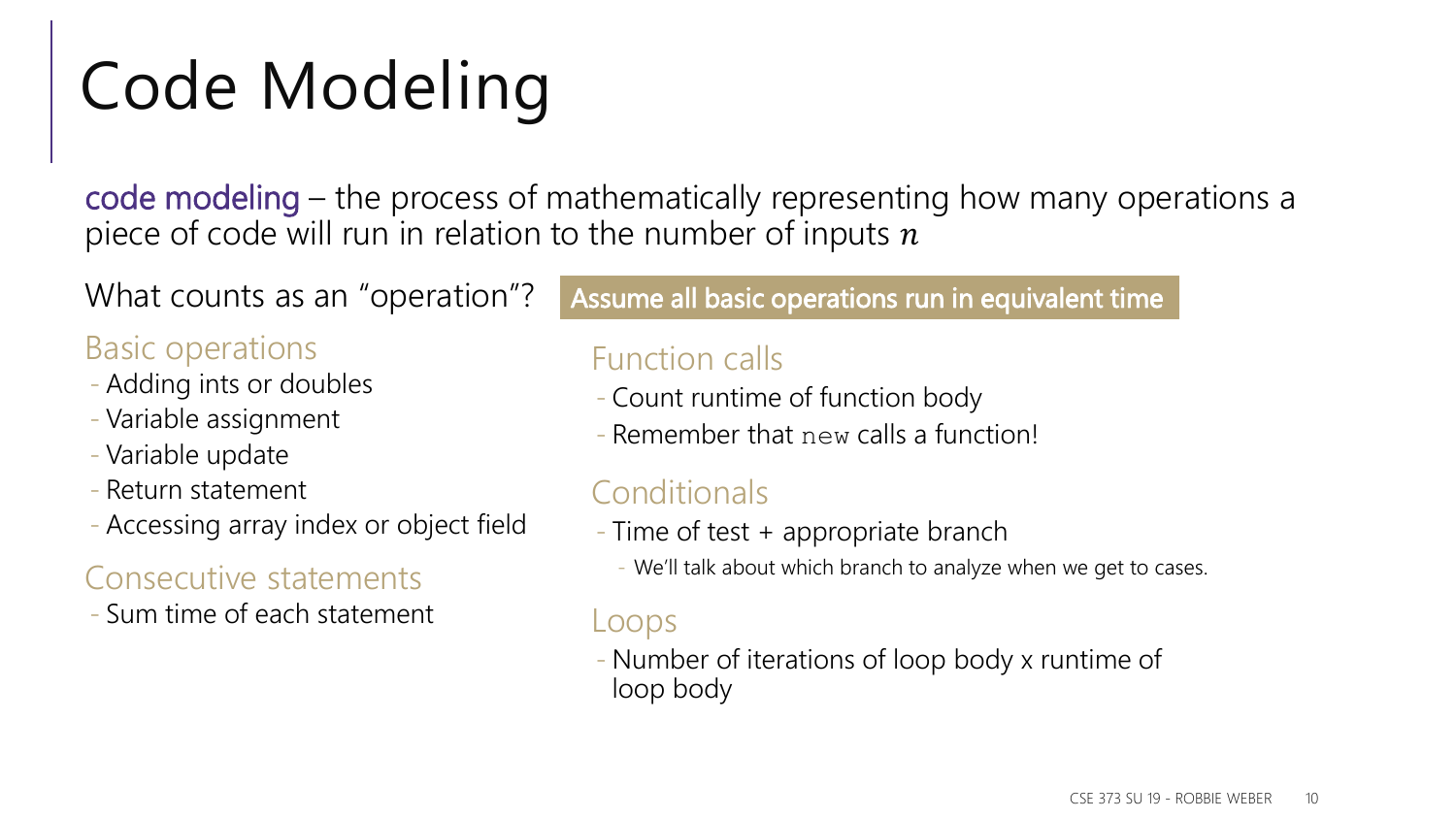# Modeling Case Study

Goal: return 'true' if a sorted array of ints contains duplicates

```
Solution 1: compare each pair of elements
public boolean hasDuplicate1(int[] array) {
   boolean found = false;
   int failedChecks = 0;
   for (int i = 0; i < array.length; i++) {
      for (int j = 0; j < \text{array.length}; j++) {
         if (i := j \& x \text{ array}[i] == array[i])found = true;
         else
            failedChecks++
      }
   }
   return found;
}
```
#### Solution 2: compare each consecutive pair of elements

```
public boolean hasDuplicate2(int[] array) {
   boolean found = false;
   int failedChecks = 0;
   for (int i = 0; i < array.length - 1; i++) {
      if (\arctan[i] == \arctan[i + 1])found = true;
      else
            failedChecks++;
   }
   return found;
}
```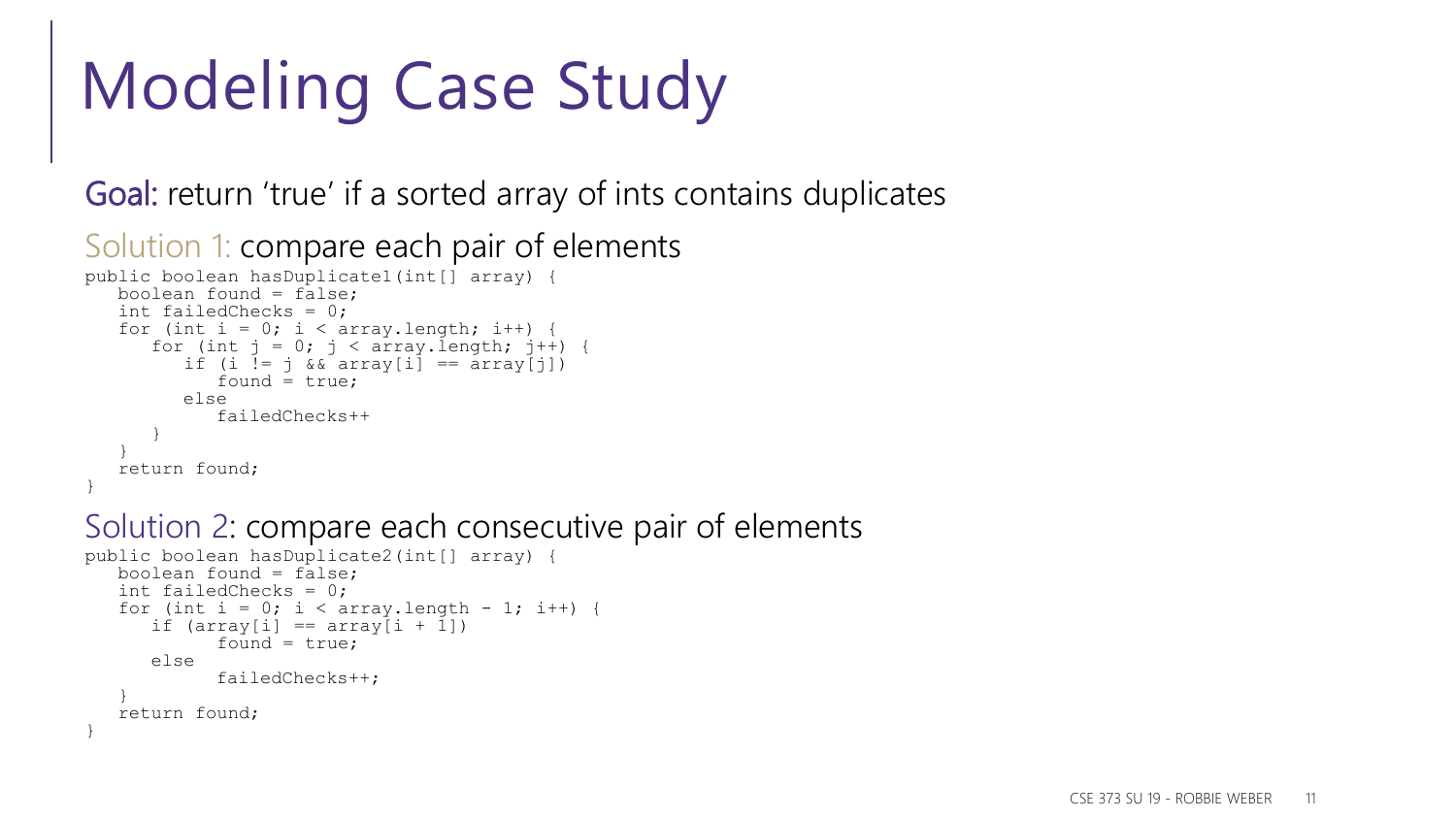# Modeling Case Study: Solution 2

Goal: produce mathematical function representing runtime  $f(n)$  where n is the size of the array

```
Solution 2: compare each consecutive pair of elements
public boolean hasDuplicate2(int[] array) {
loop = (n – 1)(body)
    boolean found = false; +1int failedChecks = 0;
    for<sub>+</sub>(int i = 0; i < array.length - 1; 'i++) {
        if (\text{array}[i] == \text{array}[i + 1])found = true; +1else
             failedChecks++;
+1
    }
    return found;
+1
}
linear \rightarrow O(n)+1
                                                    +2
                                                                           If statement 
                                                                           4+1=5f(n) = 7(n - 1) + 4Approach
                                  -> start with basic operations, work inside out for control structures
                                 - Each basic operation = +1Conditionals = test operations + appropriate branch (today
                                    branches equivalent)
                                    Loop = #iterations * (operations in loop body)
                                           +1 either branch
        +1
                                +1
                                 +1 Loop body
                                                              5 (if) + 2 (loop checks) = 7
```
CSE 373 SU 19 - ROBBIE WEBER 12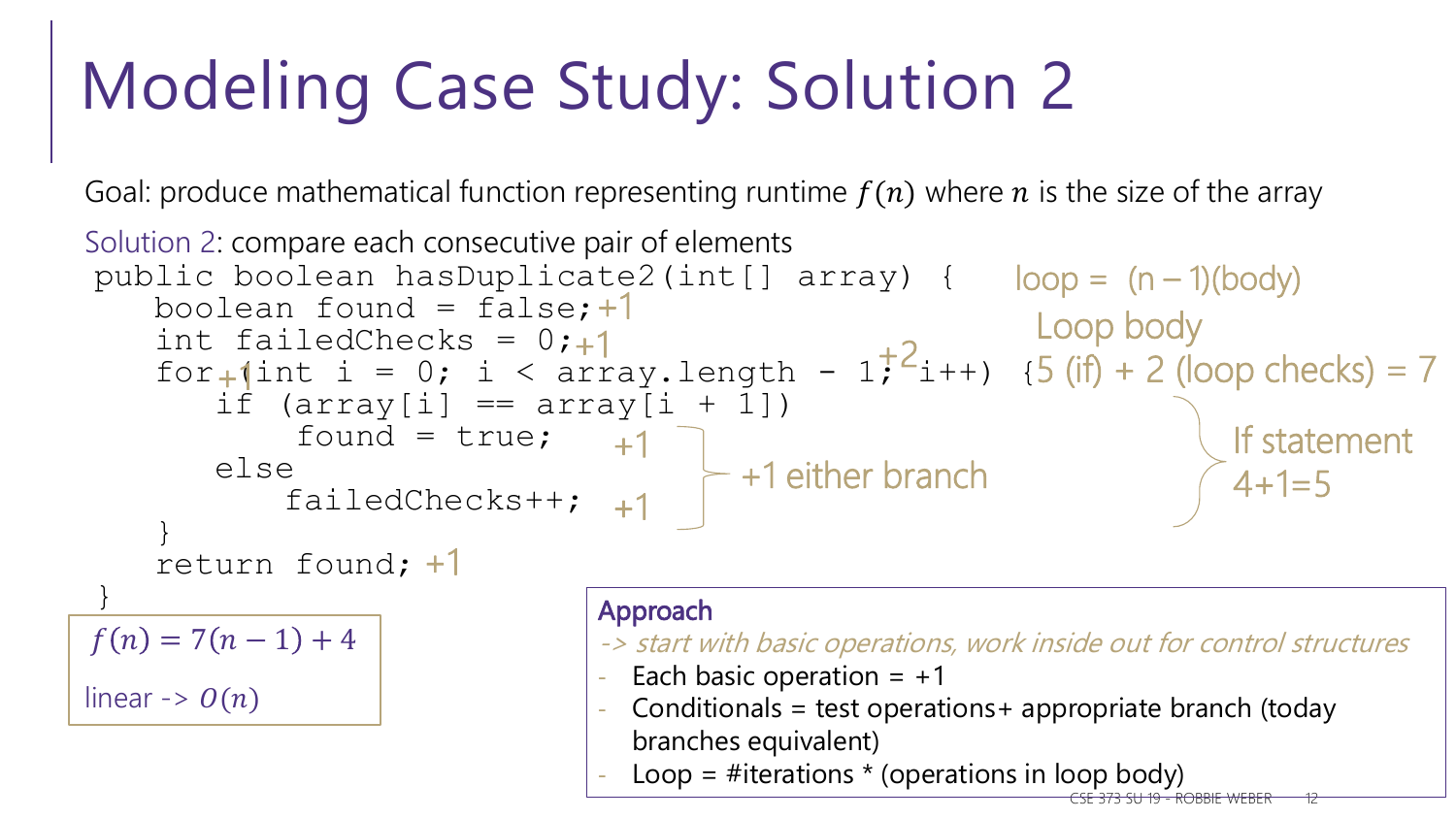# Finding a Big-O

We have an expression for  $f(n)$ .

How do we get the  $O( )$ ?

1. Make  $f(n)$  "look nice"

2. Find the "dominating term" and delete all others. - The "dominating" term is the one that is largest as  $n$  gets bigger. In this class, often the largest power of  $n$ .

- 3. Remove any constant factors.
- 4. Write the final big-O

 $f(n) = 7(n-1) + 4$  $f(n) = 7(n-1) + 4 = 7n - 7 + 4 = 7n - 3$  $f(n) = 7n - 3 \approx 7n$ 

$$
f(n) \approx 7n \approx n
$$
  

$$
f(n) \text{ is } O(n)
$$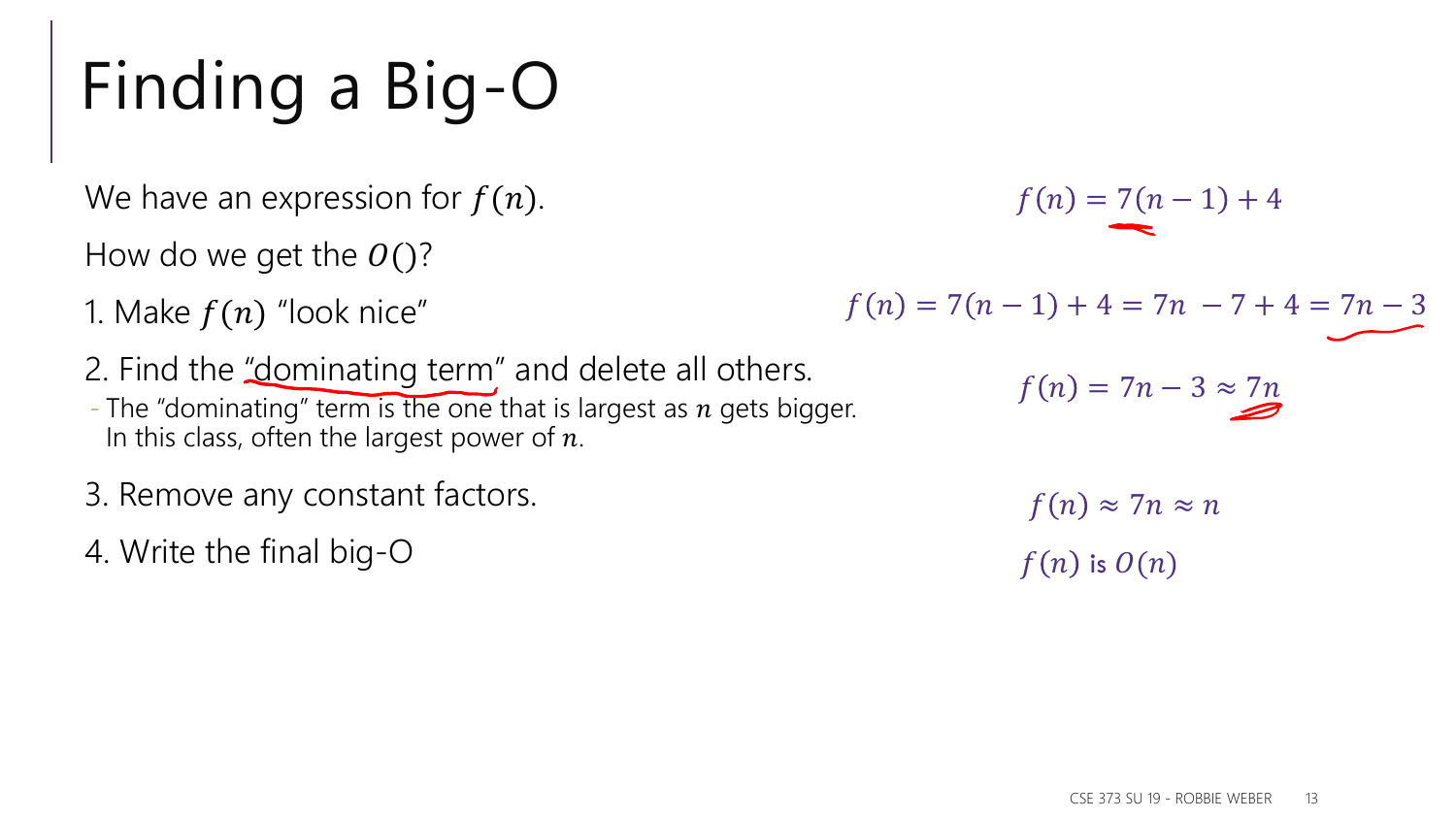# Wait, what?

Why did we just throw out all of that information? Big-O is the "significant digits" of computer science.

We care about what happens when  $n$  gets bigger - All code is "fast enough" for small  $n$  in practice

For large enough  $n$  the dominant term decides how big the function is.

Why get rid of constants – we were counting "basic operations"

There is not a strong correlation between the number of basic operations and the time code actually takes to run.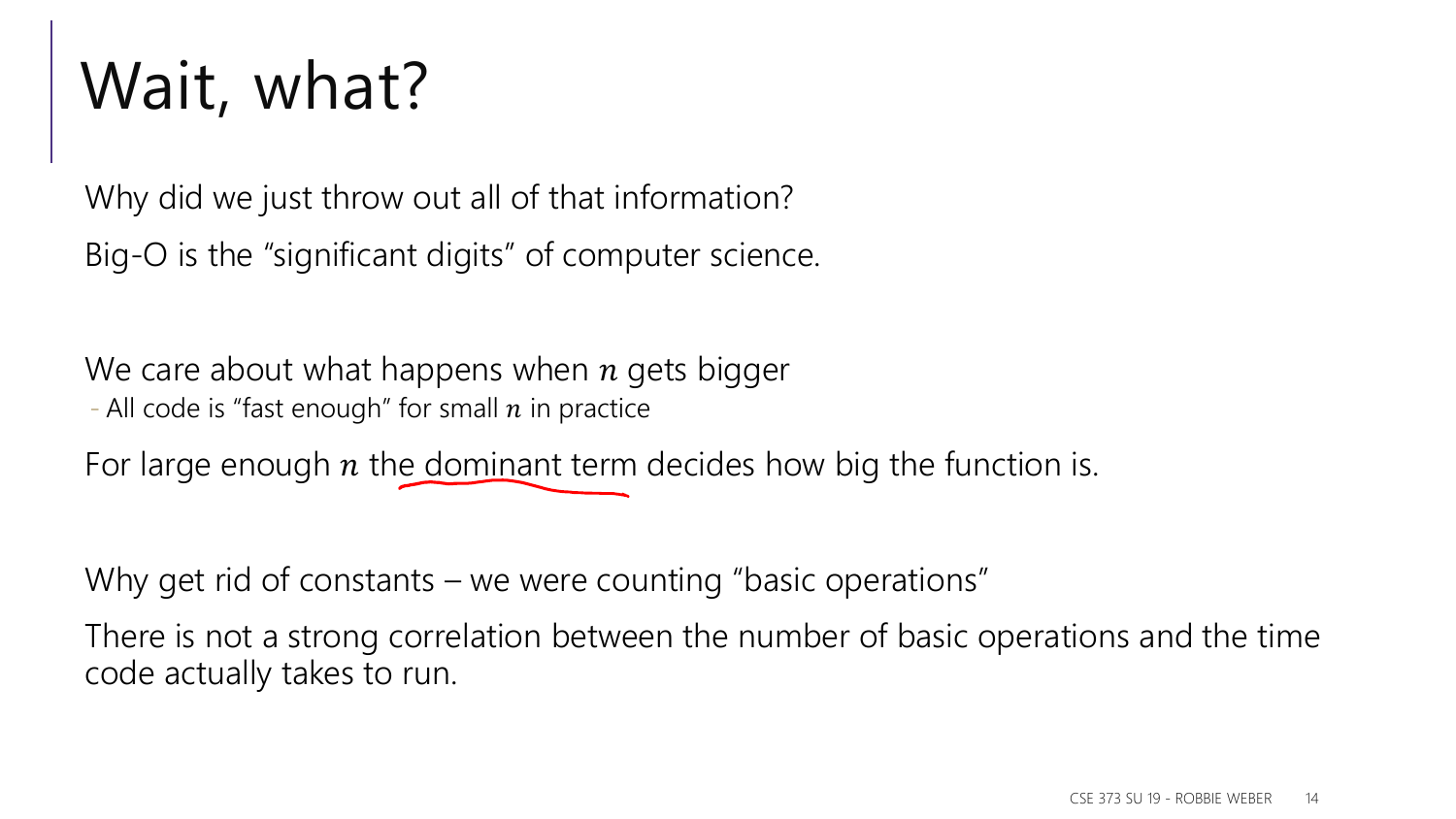# Why aren't they significant?

```
public static void method1(int[] input)
{
    int n = input.length;input[n-1] = input[3] + input[4];input[0] += input[1];}
```
public static void method1(int[]); Code:

| $0:$ aload $0$  | 10: aload 0  | 20: iconst 1 |
|-----------------|--------------|--------------|
| 1: arraylength  | 11: iconst 4 | 21: iaload   |
| $2:$ istore $1$ | 12: iaload   | $22:$ iadd   |
| $3:$ aload $0$  | $13:$ iadd   | 23: iastore  |
| 4: iload 1      | 14: iastore  | 24: return   |
| 5: iconst 1     | 15: aload 0  |              |
| 6: isub         | 16: iconst 0 |              |
| $7:$ aload 0    | 17: dup2     |              |
| 8: iconst 3     | 18: iaload   |              |
| 9: iaload       | 19: aload 0  |              |

```
public static void method2(int[] input)
{
    int five = 5;
    input[five] = input[five] + 1;input[five]--;}
```
public static void method2(int[]); Code:

| 0: iconst 5    | 10: aload 0  |
|----------------|--------------|
| 1: istore 1    | 11: iload 1  |
| $2:$ aload $0$ | 12: dup2     |
| $3:$ iload $1$ | 13: iaload   |
| 4: aload 0     | 14: iconst 1 |
| 5: iload 1     | $15:$ isub   |
| 6: iaload      | 16: iastore  |
| 7: iconst 1    | 17: return   |
| 8: iadd        |              |
| 9: iastore     |              |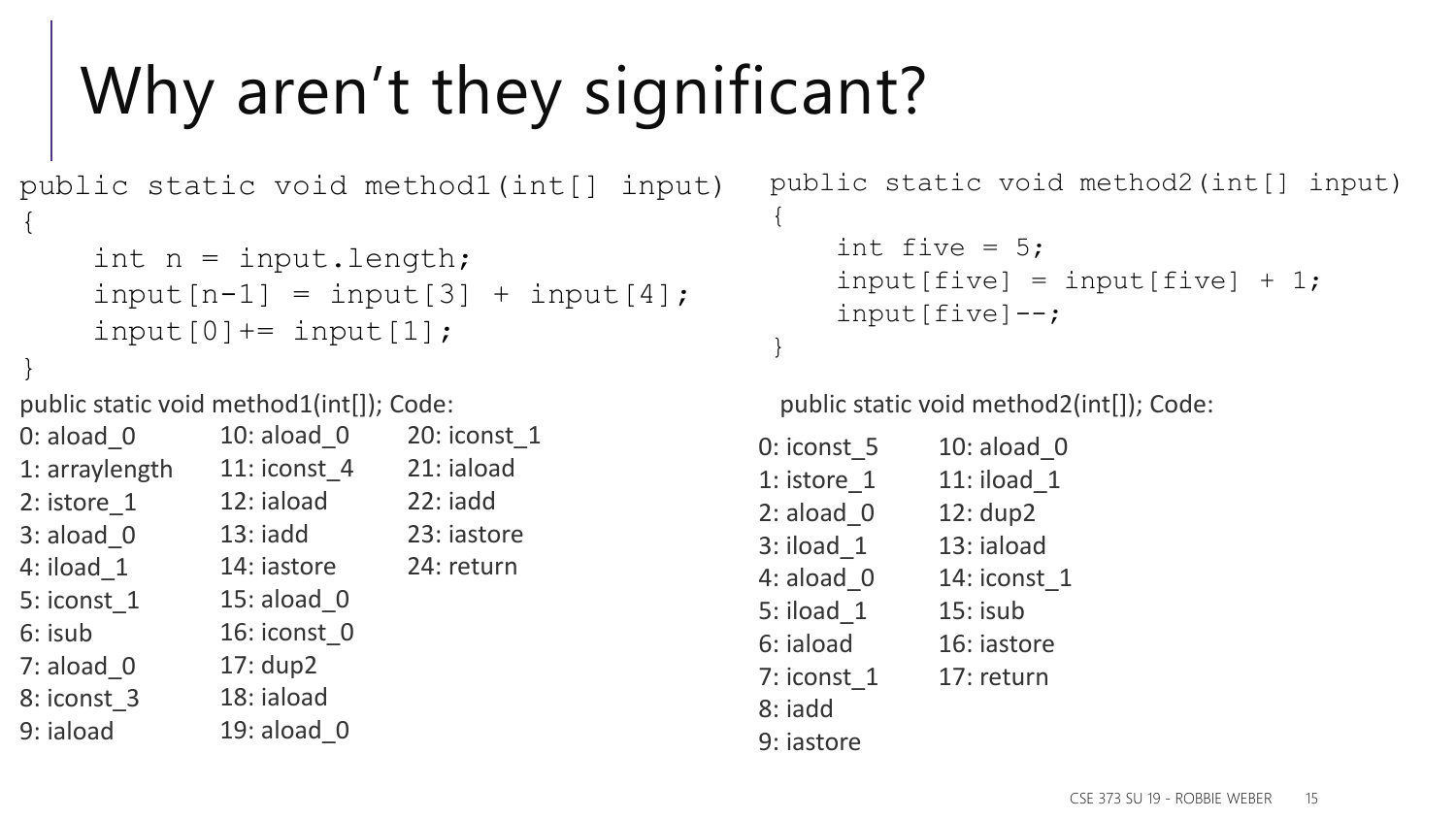# Why aren't they significant?

It goes deeper.

The Java bytecode is converted (compiled) into your own machine's assembly code - Might change the number of lines again.

The number of lines still isn't a perfect reflection of time taken by your laptop.

The amount of time it takes to look up a value in memory is wildly variable

Recently used values are probably "cached" and will have a quick lookup

If a value hasn't been used in a long time, might have to wait for main memory, which takes thousands of times as long.

Modern computers do lots of crazy things to speed up code.

- "pipelining" (execute parts of multiple instructions simultaneously)
- "branch prediction" (guess whether you're about to go down the if or else branch before it actually gets there)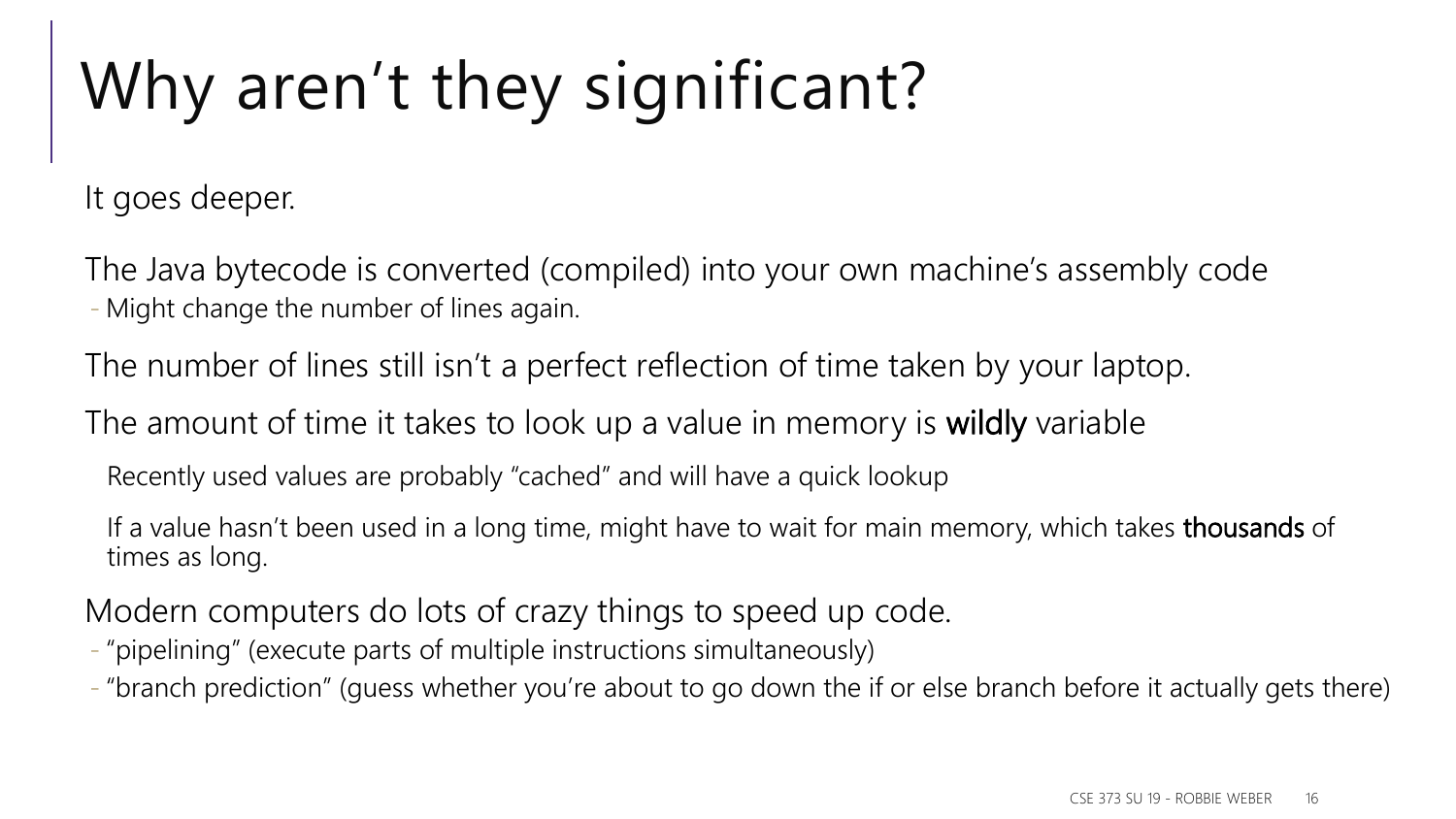# Code Modelling

We can't accurately model the constant factors just by staring at the code. And the lower-order terms matter even less than the constant factors.

So we just ignore them for the big-O.

If we ask for a model, we won't care about whether you count 4 operations per loop or 5 (or 10 or 1 or 28).

We want to be able to see your numbers weren't guesses and that you get the right big-O.

This does not mean you shouldn't care about constant factors ever – they are important in real code!

- Our theoretical tools aren't precise enough to analyze them well.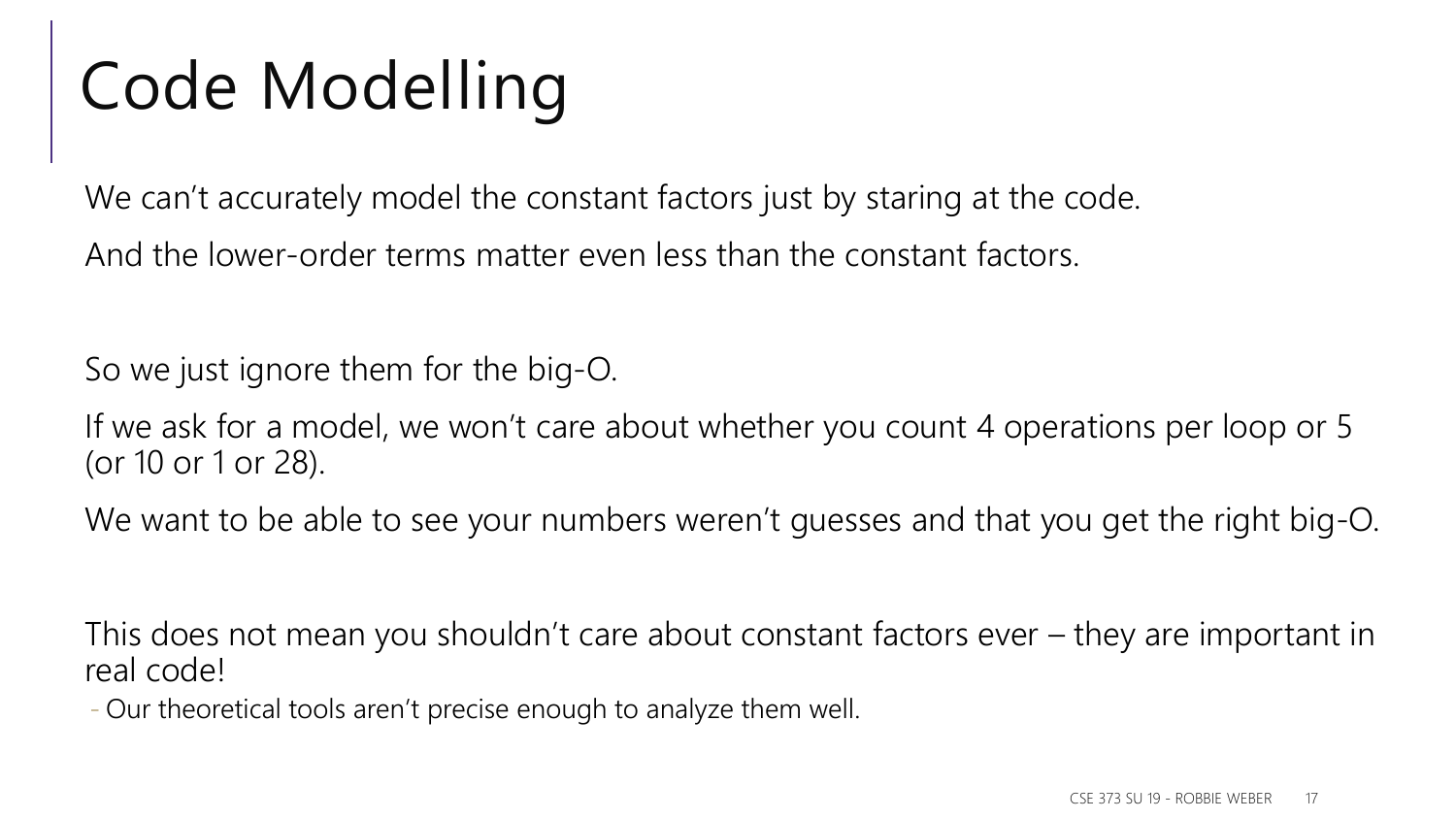# Modeling Case Study: Solution 1



CSE 373 SU 19 - ROBBIE WEBER 18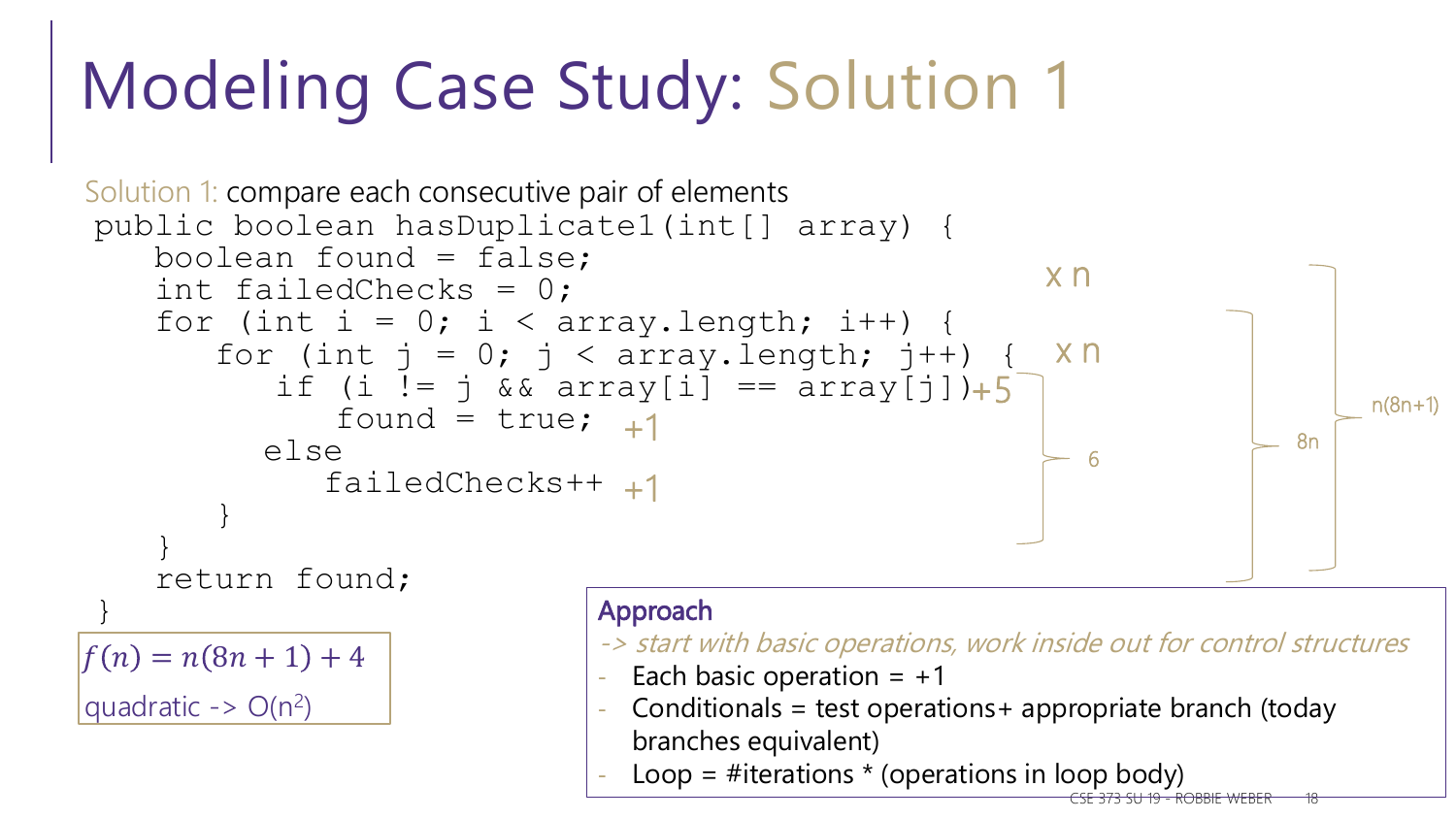### Your turn!



CSE 373 SU 19 - ROBBIE WEBER 19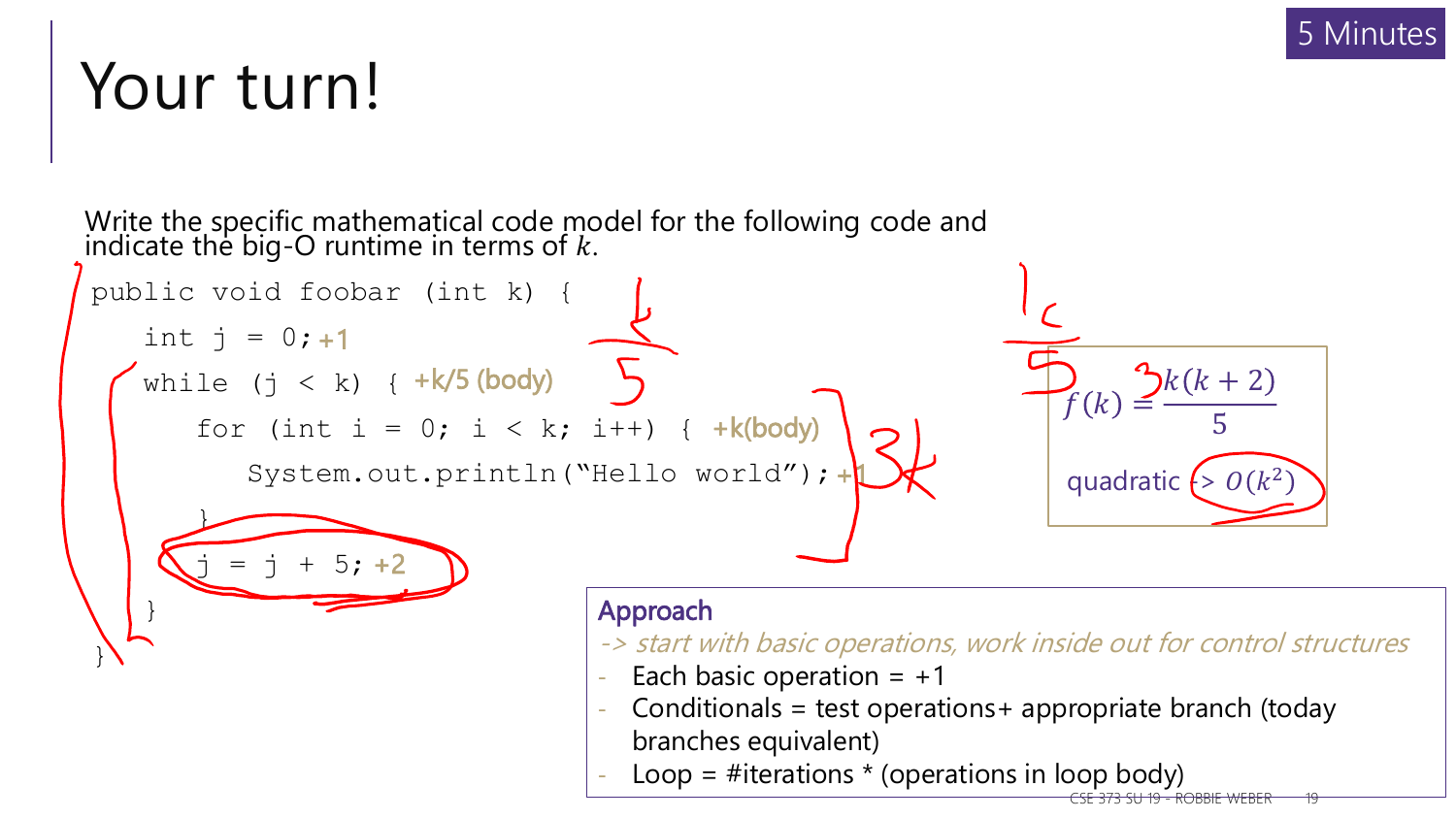# More Practice

Let myLL be a linked list (like we saw in lecture 1) with  $n$  nodes.

Suppose we're a client class. Let's try to print every element of the list.

Assume get  $(i)$  takes *i* steps

```
for(int i=0; i<myLL.size(); i++){
     System.out.println(myLL.get(i));
}
```
The number of operations changes each time through the loop. Summations to the rescue!

$$
\sum_{i=0}^{n-1} i = \frac{n(n-1)}{2} \qquad \qquad \bigcirc \left( \bigwedge^2 \right)
$$

Summations review and a bunch of identities: <https://courses.cs.washington.edu/courses/cse373/19su/resources/>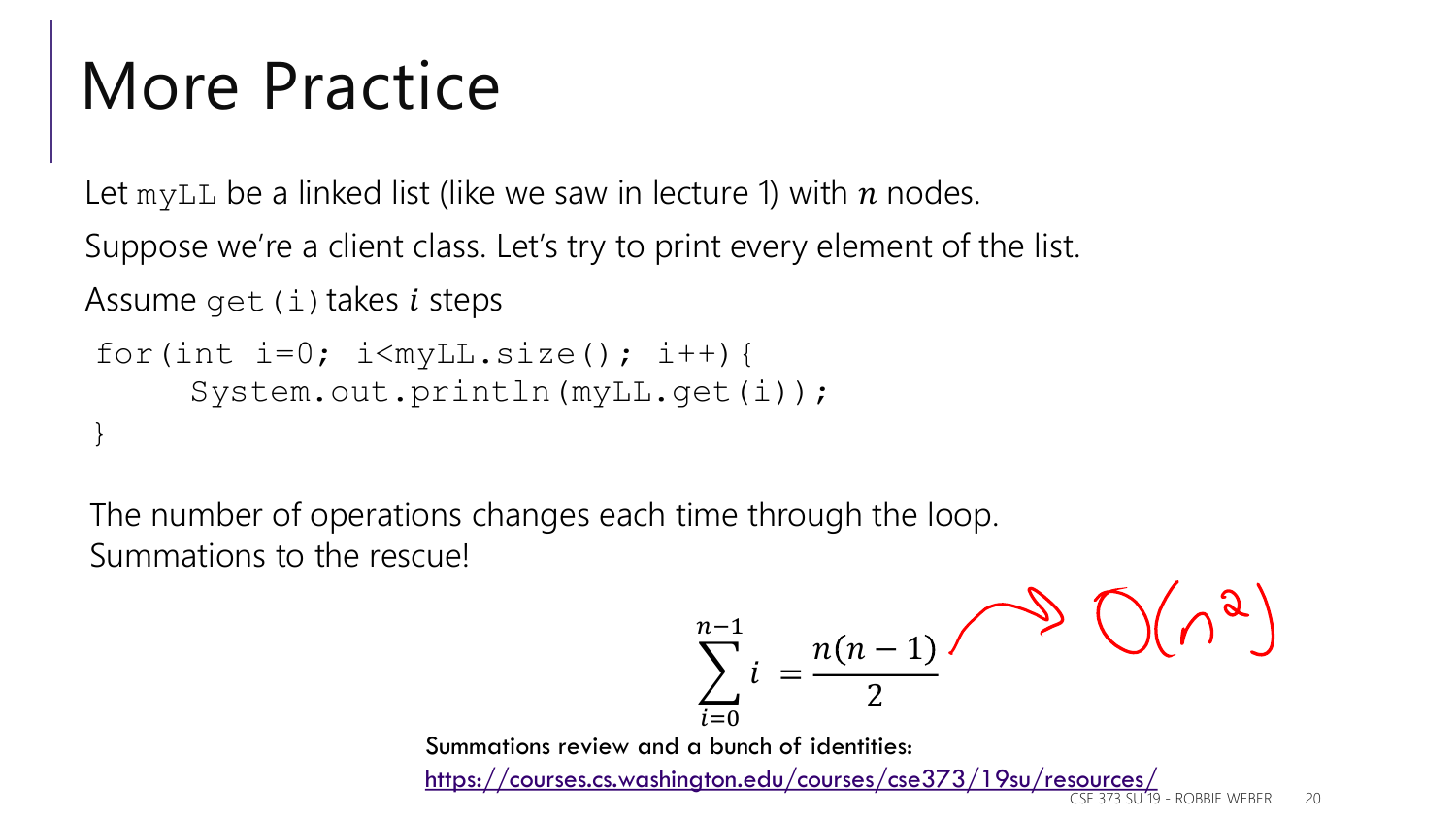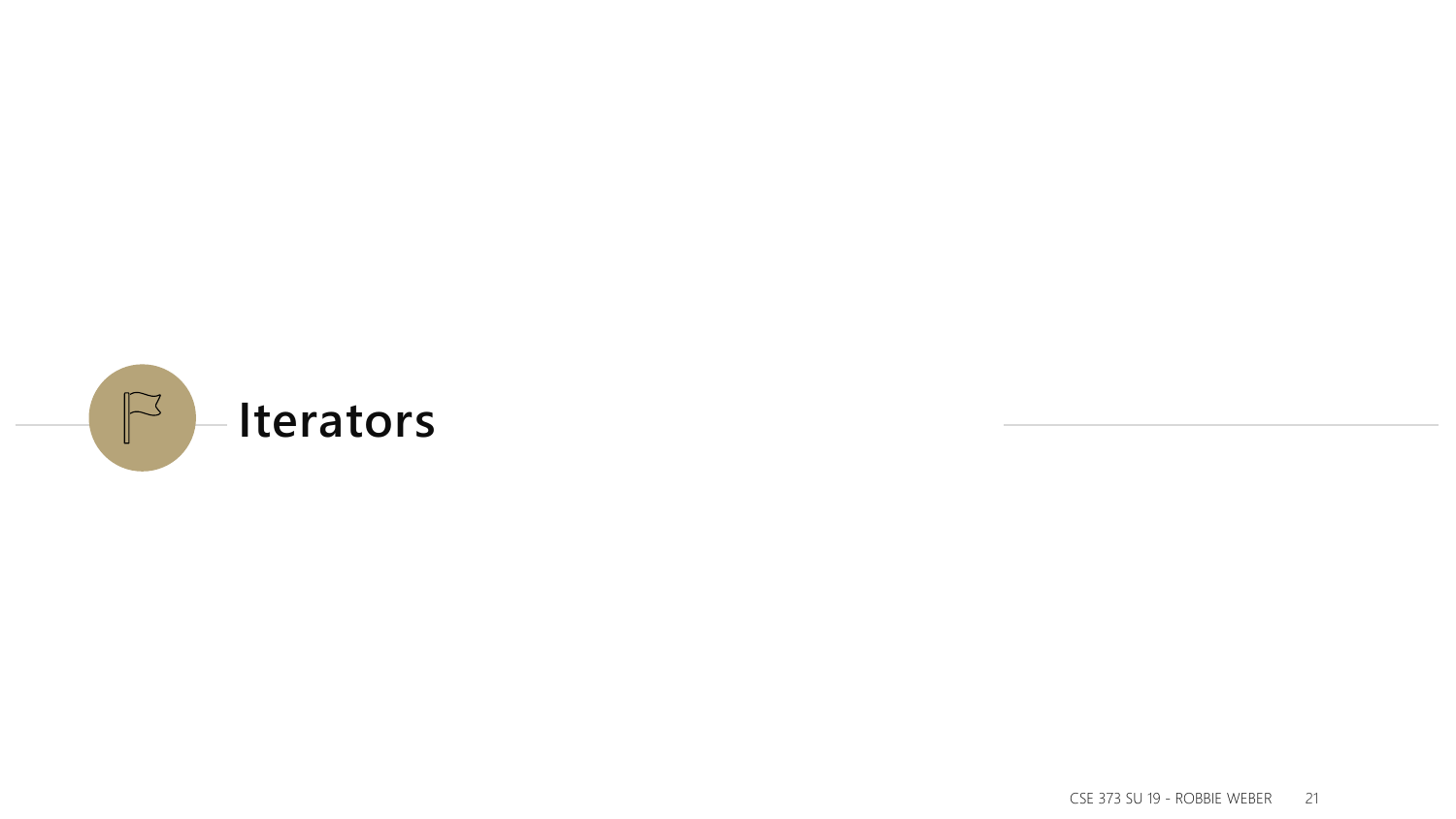# Traversing Data

We could get through the data much more efficiently in the Linked List class itself.

```
Node curr = this. front;
```

```
while(curr!=null){
   System.out.println(curr.data);
   curr = curr.next;
```
#### }

What if the client wants to do something other than just print?

We should provide giving each element in order as a service to client classes.

```
for (T item : list) {
  System.out.println(item);
}
                                Iterator!
```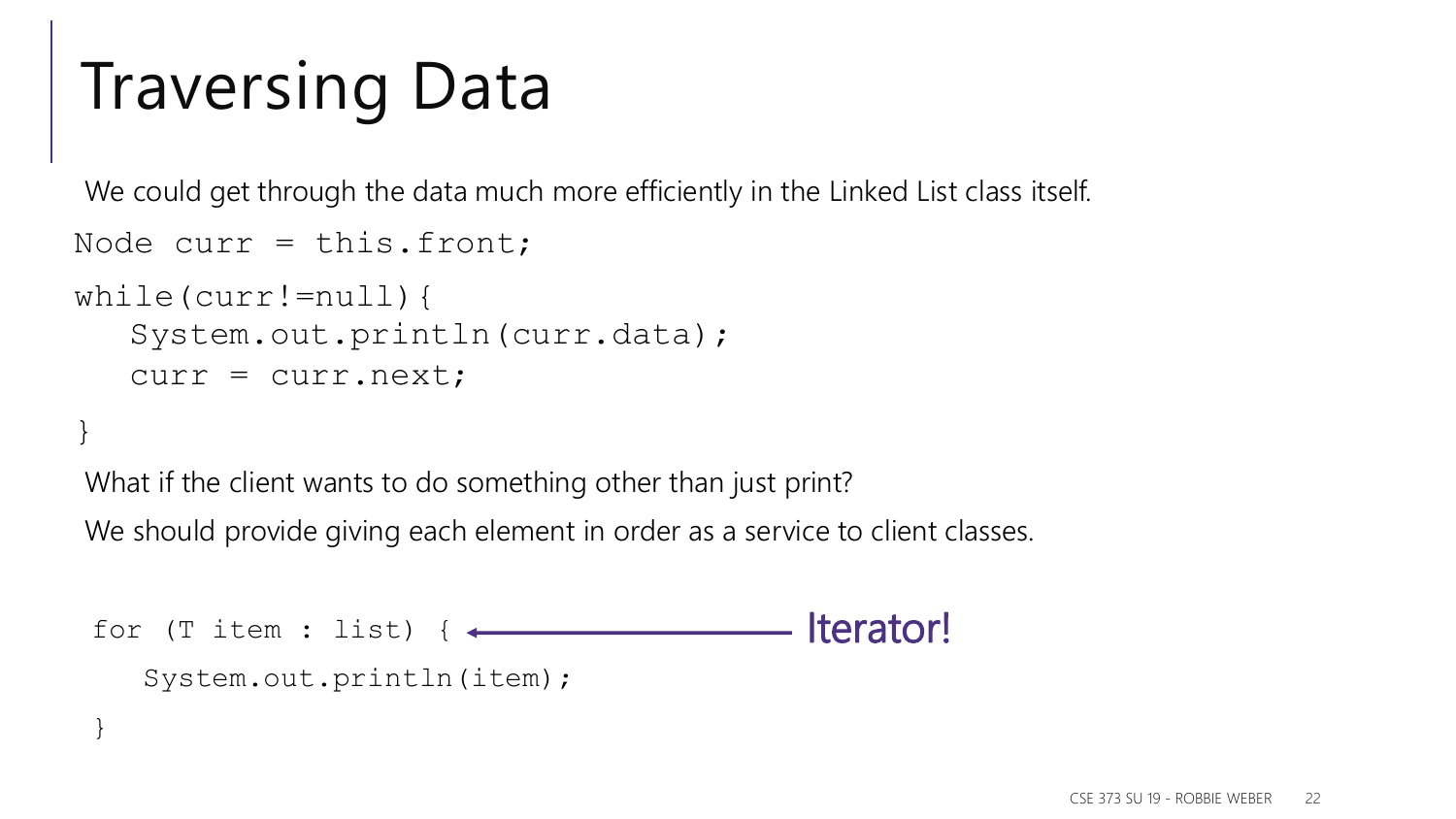### *Review:* Iterators

iterator: a Java interface that dictates how a collection of data should be traversed. Can only move in the forward direction and in a single pass.

| Iterator Interface             |
|--------------------------------|
| behavior                       |
| $hasNext() - true if elements$ |
| remain                         |
| next() – returns next element  |

}

#### supported operations:

hasNext() – returns true if the iteration has more elements yet to be examined

 $next()$  – returns the next element in the iteration and moves the iterator forward to next item

```
ArrayList<Integer> list = new ArrayList<Integer>(); ArrayList<Integer> list = new ArrayList<Integer>();
//fill up list
Iterator itr = list.iterator();
while (itr.hasNext()) {
   int item = itr.next();
                                                      //fill up list
                                                      for (int i : list) {
                                                         int item = i;
                                                      }
```